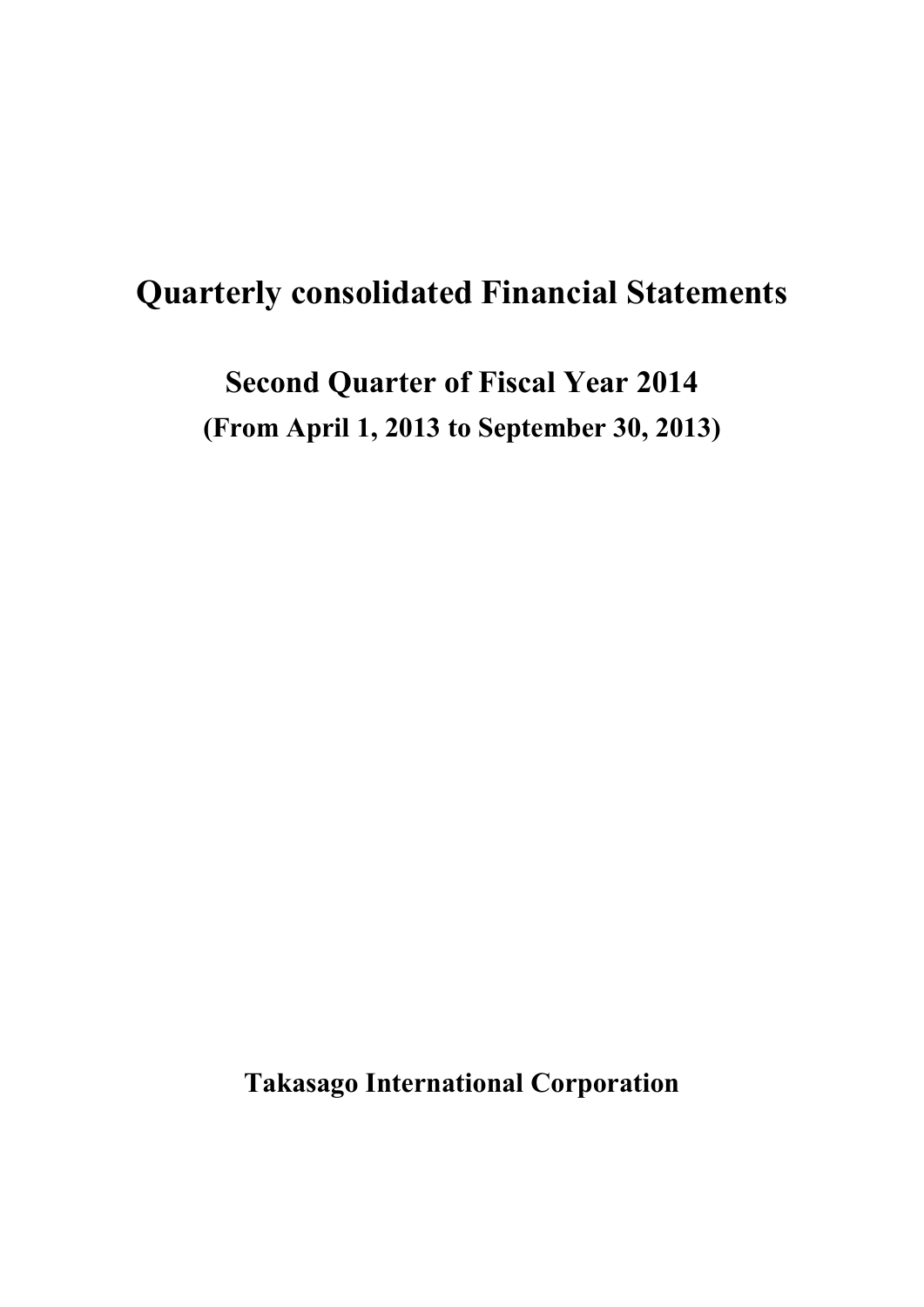| Period                                                                  | $87th$ Year (2013)<br>$1st$ Half<br>Consolidated<br><b>Cumulative Period</b> | 88 <sup>th</sup> Year (2014)<br>$1st$ Half<br>Consolidated<br><b>Cumulative Period</b> | $87th$ Year (2013)                      |  |
|-------------------------------------------------------------------------|------------------------------------------------------------------------------|----------------------------------------------------------------------------------------|-----------------------------------------|--|
| Accounting Period                                                       | From April 1, 2012<br>to September 30,<br>2012                               | From April 1, 2013 to<br>September 30, 2013                                            | From April 1, 2012<br>to March 31, 2013 |  |
| Net Sales (million yen)                                                 | 60,152                                                                       | 66,234                                                                                 | 118,973                                 |  |
| Ordinary Income (million yen)                                           | 3,837                                                                        | 4,604                                                                                  | 7,475                                   |  |
| Quarterly (current quarter) Net Income<br>(million yen)                 | 2,641                                                                        | 2,178                                                                                  | 4,673                                   |  |
| Quarterly Comprehensive Income (million<br>yen) or Comprehensive Income | 2,601                                                                        | 6,617                                                                                  | 9,783                                   |  |
| Net Assets (million yen)                                                | 55,029                                                                       | 67,396                                                                                 | 61,296                                  |  |
| Total Assets (million yen)                                              | 123,883                                                                      | 145,663                                                                                | 131,754                                 |  |
| Quarterly (current quarter) Net Income per<br>Share (yen)               | 26.61                                                                        | 21.95                                                                                  | 47.08                                   |  |
| Diluted Net Income per Share (current<br>quarter) (yen)                 |                                                                              |                                                                                        |                                         |  |
| Equity Ratio $(\%)$                                                     | 43.4                                                                         | 45.4                                                                                   | 45.7                                    |  |
| Cash flows from operating activities<br>(million yen)                   | 1,117                                                                        | 1,535                                                                                  | 5,724                                   |  |
| Cash flows from investing activities<br>(million yen)                   | (2, 538)                                                                     | (4,006)                                                                                | (5,363)                                 |  |
| Cash flows from financing activities<br>(million yen)                   | 759                                                                          | 2,057                                                                                  | 1,372                                   |  |
| Cash and cash equivalents at end of period<br>(million yen)             | 10,571                                                                       | 13,640                                                                                 | 13,336                                  |  |

#### **Changes in Major Financial Data**

| Period                               | $87th$ Year (2013)<br>Consolidated<br>$2nd$ Quarter | $88^{th}$ Year (2014)<br>Consolidated<br>$2nd$ Quarter |  |
|--------------------------------------|-----------------------------------------------------|--------------------------------------------------------|--|
| <b>Accounting Period</b>             | From July 1, 2012 to<br>September 30, 2012          | From July 1, 2013 to<br>September 30, 2013             |  |
| Quarterly Net Income per Share (yen) | 10.95                                               | 6.64                                                   |  |

(Notes) 1. As the Company prepares quarterly consolidated financial statements, changes in major financial data, etc. of the submitting company are not stated.

2. Net sales do not include consumption taxes.

3. Fully diluted net income per share is not stated as no potentially dilutive shares exist.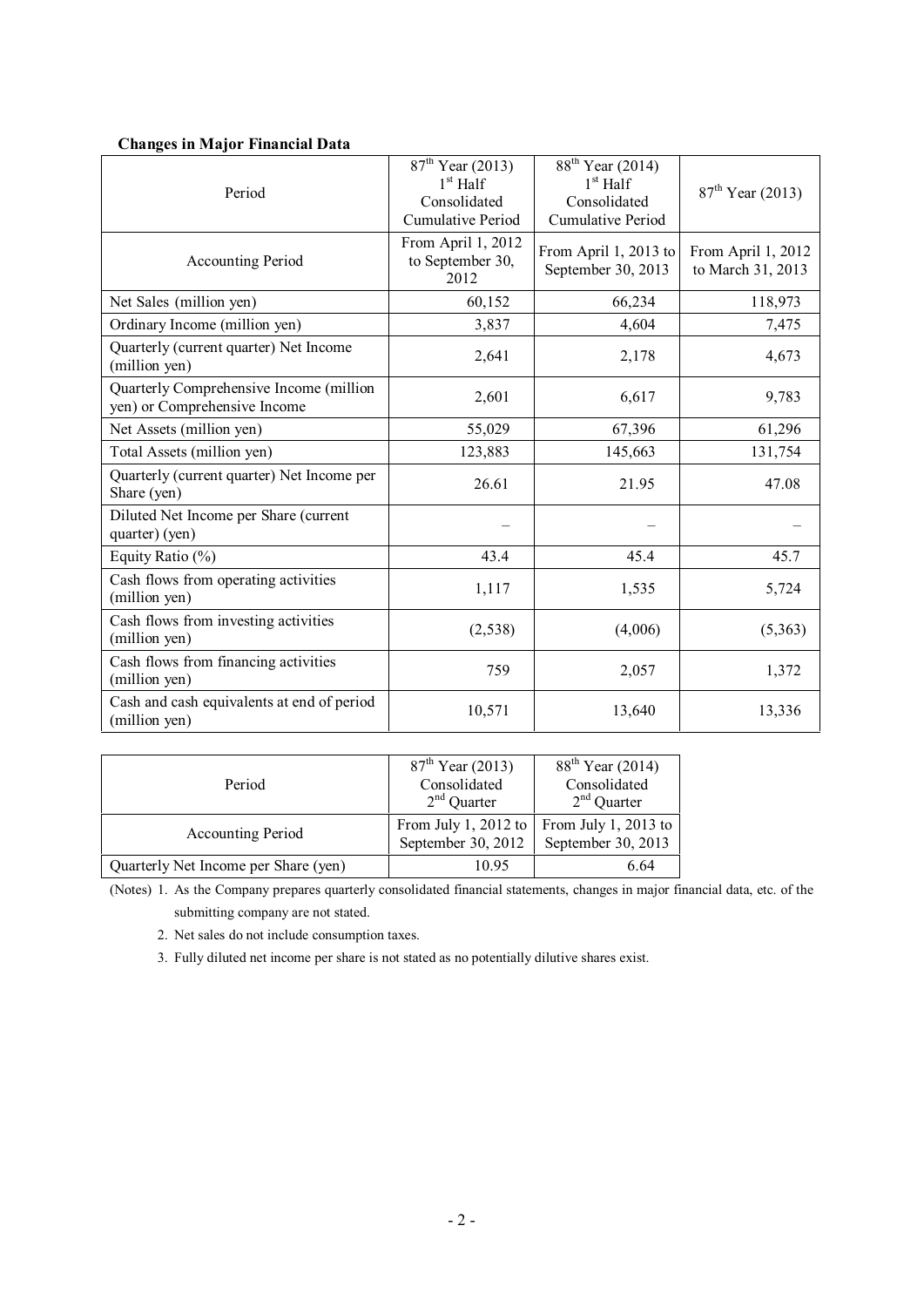#### **Business Results**

During the first half under review, the world economy continued to experience a weak recovery. While the economies of Europe and the United States showed some signs of improving, the pace of economic growth remained slow in the Asian region.

In the Japanese economy, the yen weakened and share prices recovered as expectations mounted for the economic policies that followed the change of government, suggesting an improvement in employment conditions and growth in personal consumption. Nonetheless, there were concerns about downside risks associated with slower growth in overseas economies.

In the flavor and fragrance industry, the environment remained extremely competitive in Japan and overseas, including severe competition for market share among leading flavor and fragrance companies in overseas markets that featured an oligopolistic trend and challenges developing business in a mature domestic market. However, demand remained steady in China, Southeast Asia and other emerging markets. On April 10, 2013, a fire occurred in the flavor manufacturing building at the Company's Hiratsuka Factory. With respect to the supply of products, the Company transferred the flavor manufacturing to its other factories, other Group companies and contractors after the fire accident, and at the Company's Hiratsuka Factory and Kashima Factory, implemented equipment repair and improvement work that included safety measures learning from the accident. The Company has shifted to a more stable safety regime since October 2013.

In this environment, the Group has begun executing its medium-term management plan "New Takasago Global Plan (GP-2)" (fiscal 2012 to fiscal 2014) under its basic management policy of "aiming to become a leading flavors and fragrances company in the global market by consistently supplying dependable products." It promoted its business based on solid global consolidated management in 27 countries and regions around the world. Net sales in the first half under review amounted to ¥66,234 million (an increase of 10.1% year on year). Looking at net sales by business segment, the Flavors segment recorded net sales of ¥41,428 million (up 10.4% year on year), mainly reflecting growth in sales at subsidiaries in the United States. In the Fragrances segment, net sales came to ¥16,179 million (up 19.0% year on year), as sales remained strong at subsidiaries in Asia. In the Aroma Chemicals segment, net sales were ¥5,405 million (up 17.1% year on year) mainly attributable to the positive effect of foreign exchange. In the Fine Chemicals segment, net sales were  $\frac{12,550}{2,550}$  million (down 31.1% year on year) due to the dismal performance of pharmaceutical intermediates. In the Real Estate segment, net sales were ¥670 million (down 6.5% year on year).

In terms of profits, operating income was ¥4,388 million (up 15.2% year on year), and ordinary income was ¥4,604 million (up 20.0% year on year). Net income came to ¥2,178 million (down 17.5% year on year) as a result of posting a ¥1,338 million loss for the fire accident at Hiratsuka Factory.

By geographical segment, Japan posted net sales of ¥35,478 million (down 1.0% year on year) and operating income of ¥3,036 million (up 7.6% year on year) as the Aroma Chemicals segment of the Company remained especially strong. In the Americas, net sales were ¥13,195 million (up 33.4% year on year) due to higher sales at subsidiaries in the United States, but the operating loss was ¥134 million (compared with operating income of ¥9 million in the same period of the previous fiscal year). In Europe, as sales remained firm at the subsidiary in Germany, net sales were ¥8,622 million (up 28.6% year on year), and operating income was ¥121 million (compared with an operating loss of ¥68 million a year ago). In Asia, net sales were ¥8,937 million (up 16.0% year on year), and the operating income was ¥1,445 million (up 43.8% year on year) as subsidiaries in Singapore, etc. showed a strong performance.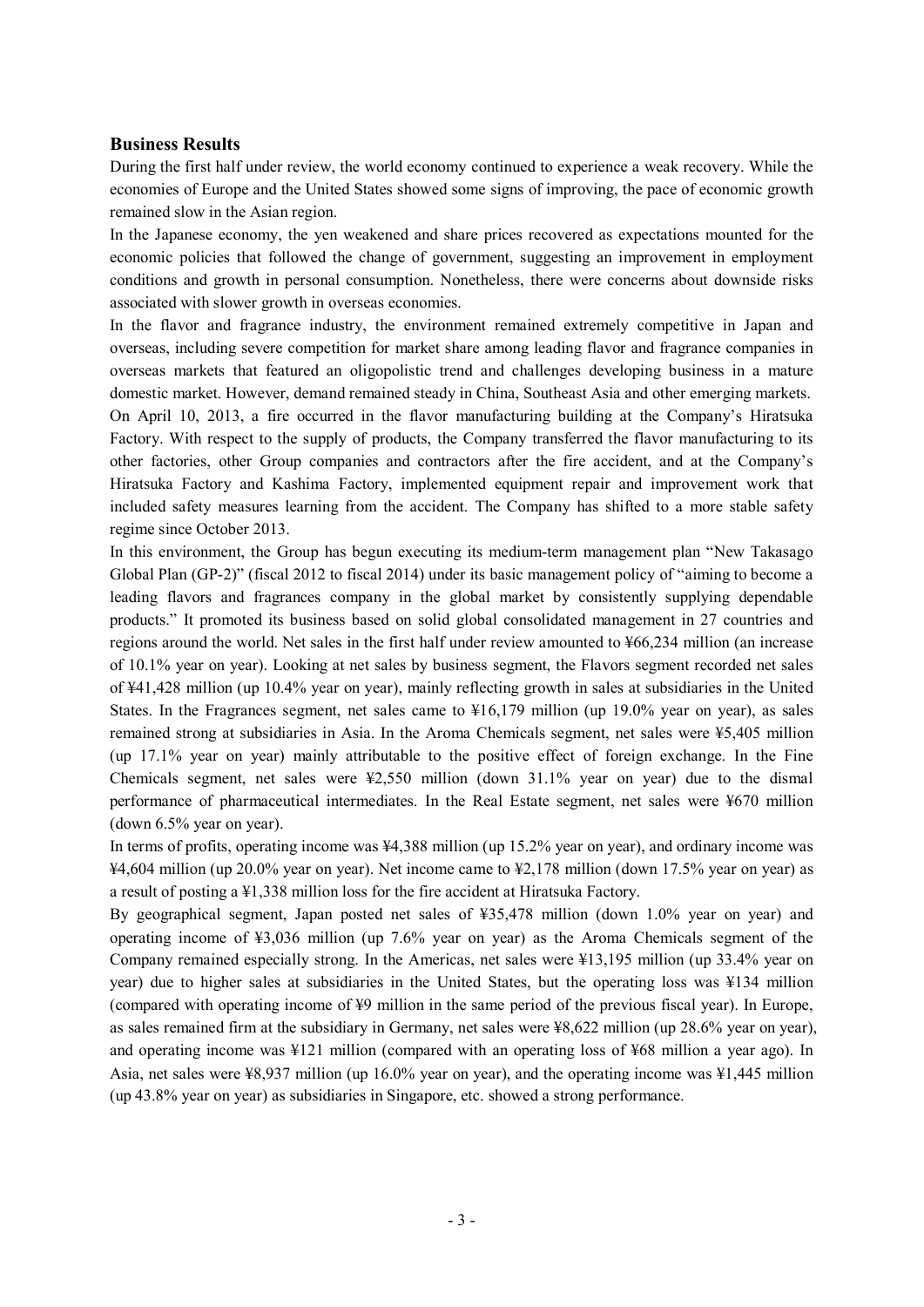## **Quarterly Consolidated Financial Statements**

(1) Quarterly Consolidated Balance Sheets

|                                     |                                   | (Million yen)                                       |
|-------------------------------------|-----------------------------------|-----------------------------------------------------|
|                                     | FY 2013<br>(As of March 31, 2013) | First Half of FY 2014<br>(As of September 30, 2013) |
| Assets                              |                                   |                                                     |
| Current assets                      |                                   |                                                     |
| Cash and deposits                   | 13,336                            | 13,640                                              |
| Notes and accounts receivable–trade | 26,857                            | 30,094                                              |
| Merchandise and finished goods      | 18,364                            | 20,750                                              |
| Work in progress                    | 249                               | 318                                                 |
| Raw materials and supplies          | 12,710                            | 14,232                                              |
| Others                              | 3,237                             | 3,804                                               |
| Allowance for doubtful accounts     | (433)                             | (489)                                               |
| Total current assets                | 74,322                            | 82,351                                              |
| Fixed assets                        |                                   |                                                     |
| Property, plant and equipment       |                                   |                                                     |
| Buildings and structures (net)      | 20,189                            | 20,564                                              |
| Others (net)                        | 17,312                            | 21,534                                              |
| Total tangible fixed assets         | 37,501                            | 42,099                                              |
| Intangible fixed assets             | 2,435                             | 2,422                                               |
| Investments and other assets        |                                   |                                                     |
| Investment securities               | 15,891                            | 17,111                                              |
| Others                              | 1,715                             | 1,790                                               |
| Allowance for doubtful accounts     | (111)                             | (111)                                               |
| Total investments and other assets  | 17,495                            | 18,790                                              |
| Total fixed assets                  | 57,431                            | 63,311                                              |
| Total assets                        | 131,754                           | 145,663                                             |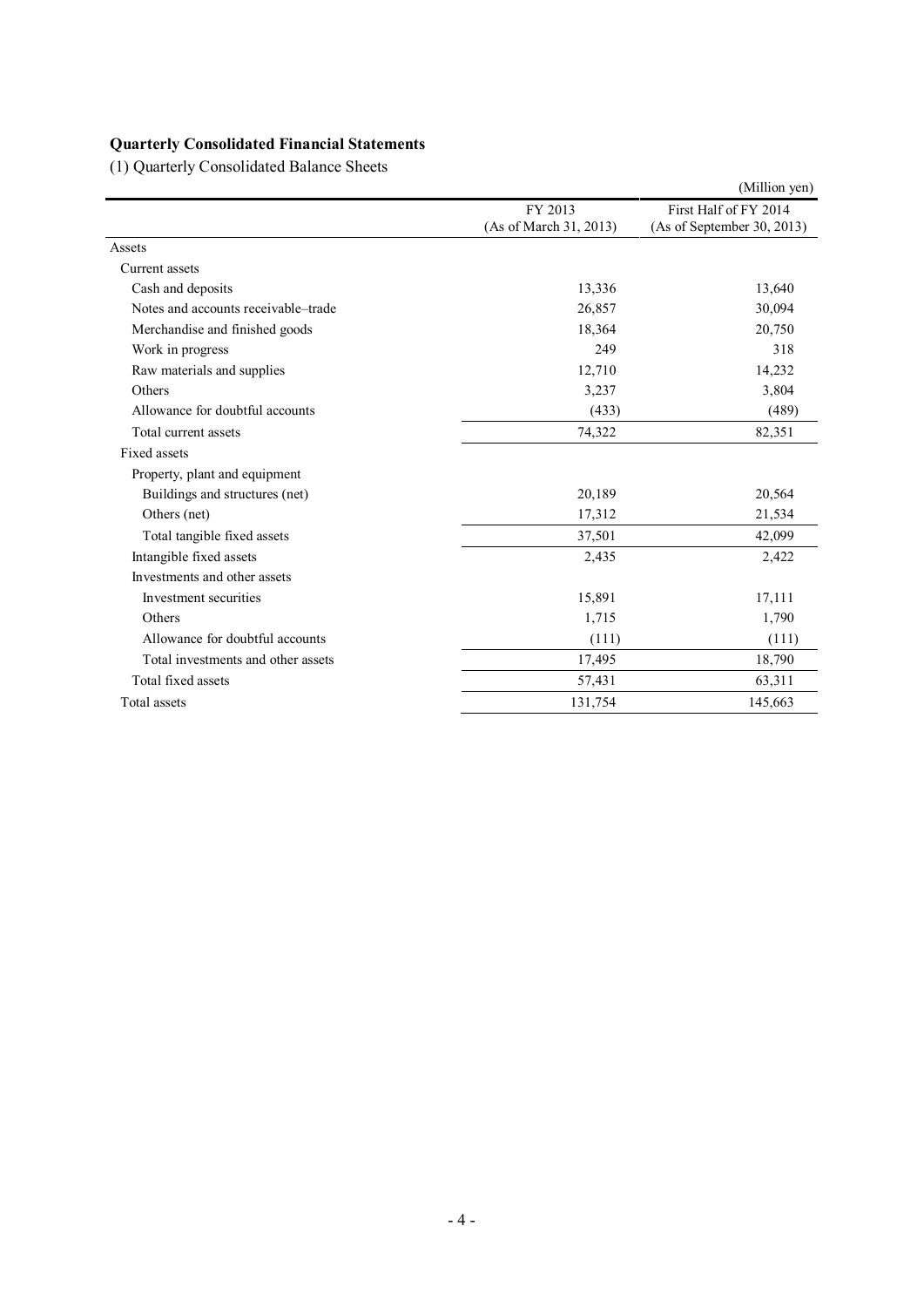|                                                  |                                   | (Million yen)                                       |
|--------------------------------------------------|-----------------------------------|-----------------------------------------------------|
|                                                  | FY 2013<br>(As of March 31, 2013) | First Half of FY 2014<br>(As of September 30, 2013) |
| Liabilities                                      |                                   |                                                     |
| Current liabilities                              |                                   |                                                     |
| Notes and accounts payable-trade                 | 12,013                            | 14,323                                              |
| Short-term loans payable                         | 20,053                            | 23,473                                              |
| Current portion of long-term loans payable       | 4,990                             | 4,618                                               |
| Current portion of bonds                         | 220                               | 220                                                 |
| Accrued income taxes                             | 1,456                             | 1,097                                               |
| Provision for bonuses                            | 1,609                             | 1,628                                               |
| Provision for directors' bonuses                 | 12                                | 14                                                  |
| Others                                           | 6,289                             | 8,287                                               |
| Total current liabilities                        | 46,644                            | 53,663                                              |
| Long-term liabilities                            |                                   |                                                     |
| Bonds payable                                    | 220                               | 110                                                 |
| Long-term loans payable                          | 13,868                            | 14,503                                              |
| Accrued employees' retirement benefits           | 7,532                             | 7,272                                               |
| Provision for directors' retirement benefits     | 17                                | 9                                                   |
| Others                                           | 2,175                             | 2,706                                               |
| Total long-term liabilities                      | 23,812                            | 24,603                                              |
| <b>Total liabilities</b>                         | 70,457                            | 78,266                                              |
| Net assets                                       |                                   |                                                     |
| Shareholders' equity                             |                                   |                                                     |
| Capital stock                                    | 9,248                             | 9,248                                               |
| Capital surplus                                  | 8,357                             | 8,357                                               |
| Retained earnings                                | 43,545                            | 45,326                                              |
| Treasury stock                                   | (597)                             | (599)                                               |
| Total shareholders' equity                       | 60,554                            | 62,333                                              |
| Accumulated other comprehensive income           |                                   |                                                     |
| Unrealized gain on available-for-sale securities | 6,314                             | 6,998                                               |
| Deferred gain or loss on hedges                  |                                   | (4)                                                 |
| Foreign currency translation adjustment          | (6,664)                           | (3,207)                                             |
| Total accumulated other comprehensive income     | (350)                             | 3,786                                               |
| Minority interests                               | 1,092                             | 1,276                                               |
| Total net assets                                 | 61,296                            | 67,396                                              |
| Total liabilities and net assets                 | 131,754                           | 145,663                                             |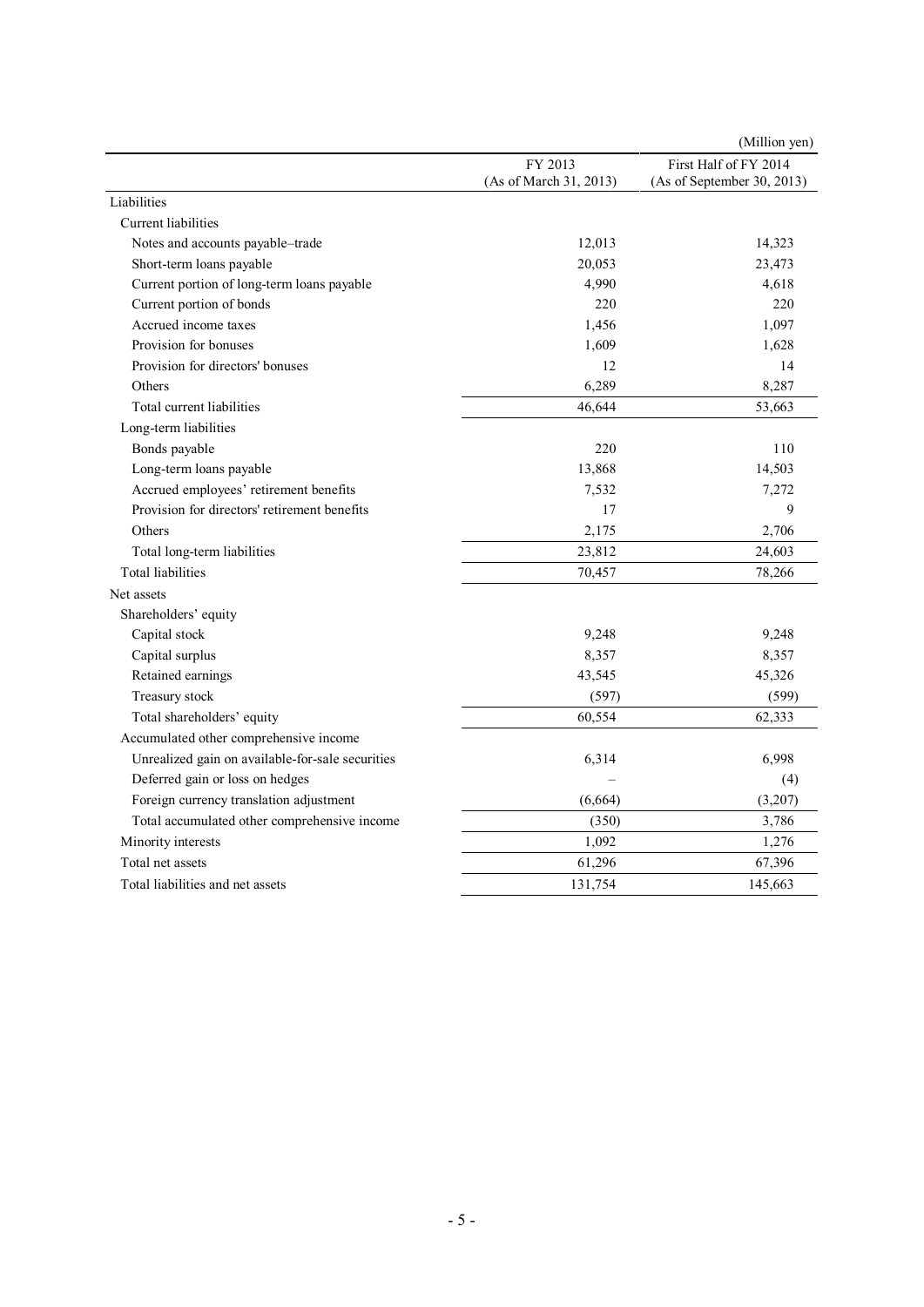## (2) Quarterly Consolidated Statements of Income and Quarterly Consolidated Comprehensive Income [Quarterly Consolidated Statements of Income] [Consolidated first half of FY2014]

|                                                              |                                                                        | (Million yen)                                                          |
|--------------------------------------------------------------|------------------------------------------------------------------------|------------------------------------------------------------------------|
|                                                              | First Half of FY 2013<br>(From April 1, 2012<br>to September 30, 2012) | First Half of FY 2014<br>(From April 1, 2013<br>to September 30, 2013) |
| Net sales                                                    | 60,152                                                                 | 66,234                                                                 |
| Cost of sales                                                | 41,485                                                                 | 45,280                                                                 |
| Gross profit on sales                                        | 18,667                                                                 | 20,953                                                                 |
| Selling, administrative, research and development expenses   | 14,856                                                                 | 16,564                                                                 |
| Operating income (loss)                                      | 3,810                                                                  | 4,388                                                                  |
| Non-operating income                                         |                                                                        |                                                                        |
| Interest income                                              | 16                                                                     | 20                                                                     |
| Dividends income                                             | 195                                                                    | 177                                                                    |
| Equity in earnings of affiliates                             | 61                                                                     |                                                                        |
| Foreign exchange gains                                       |                                                                        | 134                                                                    |
| Others                                                       | 208                                                                    | 199                                                                    |
| Total non-operating income                                   | 482                                                                    | 531                                                                    |
| Non-operating expenses                                       |                                                                        |                                                                        |
| Interest expenses                                            | 227                                                                    | 218                                                                    |
| Equity in losses of affiliates                               |                                                                        | 39                                                                     |
| Foreign exchange losses                                      | 155                                                                    |                                                                        |
| Others                                                       | 72                                                                     | 58                                                                     |
| Total non-operating expenses                                 | 455                                                                    | 315                                                                    |
| Ordinary income (loss)                                       | 3,837                                                                  | 4,604                                                                  |
| Extraordinary income                                         |                                                                        |                                                                        |
| Gain on sale of fixed assets                                 | 2                                                                      | $\boldsymbol{0}$                                                       |
| Gain on step acquisitions                                    | 99                                                                     |                                                                        |
| Others                                                       | 10                                                                     |                                                                        |
| Total extraordinary income                                   | 112                                                                    | $\boldsymbol{0}$                                                       |
| <b>Extraordinary losses</b>                                  |                                                                        |                                                                        |
| Loss on sale or disposition of fixed assets                  | 7                                                                      | 9                                                                      |
| Loss on valuation of investments in securities               |                                                                        | 3                                                                      |
| Loss incurred by the fire accident                           |                                                                        | 1,338                                                                  |
| Total extraordinary losses                                   | $\overline{7}$                                                         | 1,351                                                                  |
| Net income (loss) before income taxes and minority interests | 3,942                                                                  | 3,252                                                                  |
| Income taxes-current                                         | 1,053                                                                  | 1,111                                                                  |
| Income taxes-deferred                                        | 145                                                                    | (182)                                                                  |
| Total income taxes                                           | 1,199                                                                  | 929                                                                    |
| Income (loss) before minority interests                      | 2,742                                                                  | 2,323                                                                  |
| Minority interests in income                                 | 101                                                                    | 145                                                                    |
| Net income (loss)                                            | 2,641                                                                  | 2,178                                                                  |
|                                                              |                                                                        |                                                                        |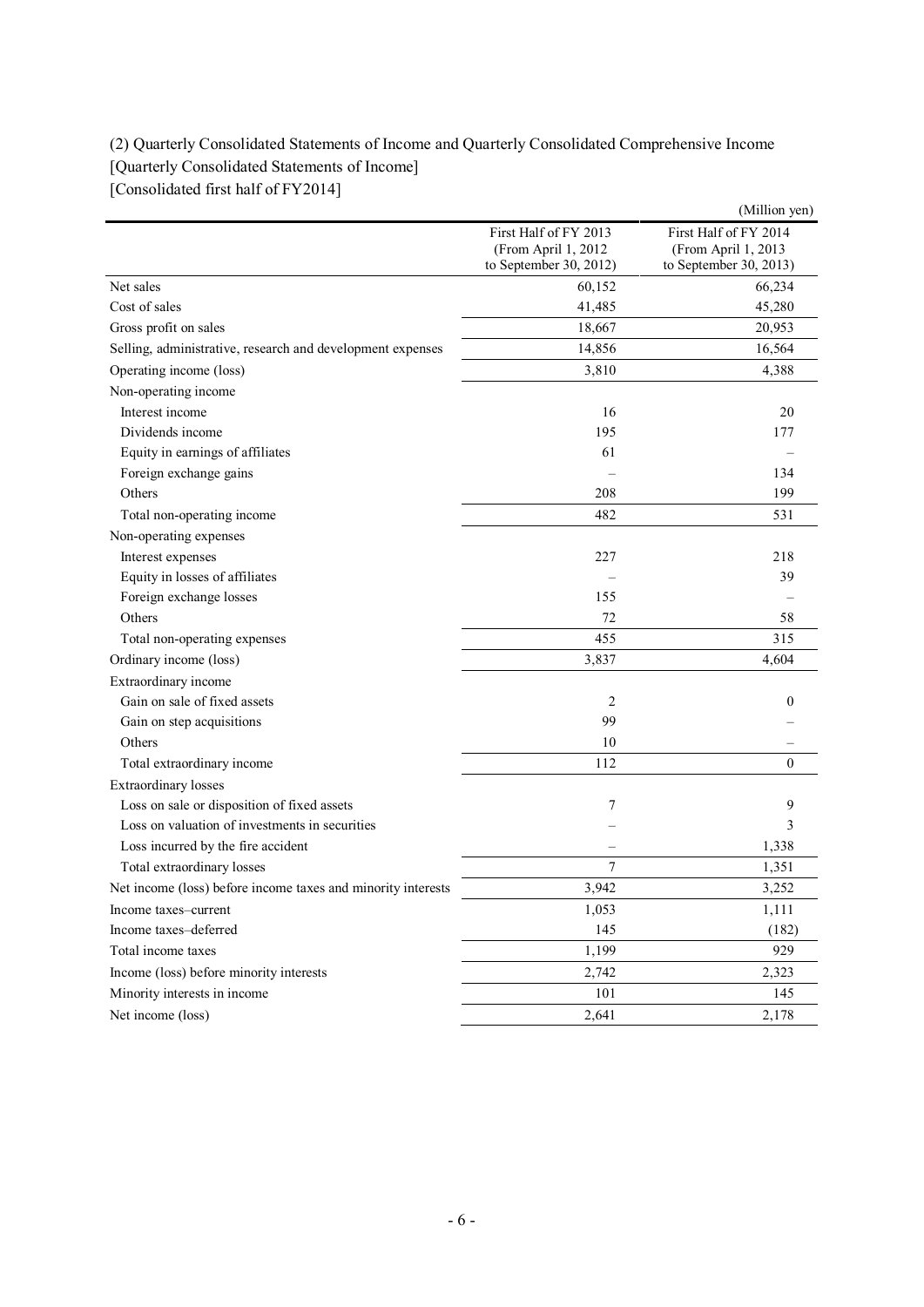# [Quarterly Consolidated Comprehensive Income] [Consolidated first half of FY2014]

|                                                                         | (Million yen)                                                           |
|-------------------------------------------------------------------------|-------------------------------------------------------------------------|
| First Half of FY 2013<br>(From April 1, 2012)<br>to September 30, 2012) | First Half of FY 2014<br>(From April 1, 2013)<br>to September 30, 2013) |
| 2,742                                                                   | 2,323                                                                   |
|                                                                         |                                                                         |
| (201)                                                                   | 683                                                                     |
| (1)                                                                     | (4)                                                                     |
| 77                                                                      | 3,489                                                                   |
| (16)                                                                    | 124                                                                     |
| (141)                                                                   | 4,293                                                                   |
| 2,601                                                                   | 6,617                                                                   |
|                                                                         |                                                                         |
| 2,480                                                                   | 6,315                                                                   |
| 121                                                                     | 301                                                                     |
|                                                                         |                                                                         |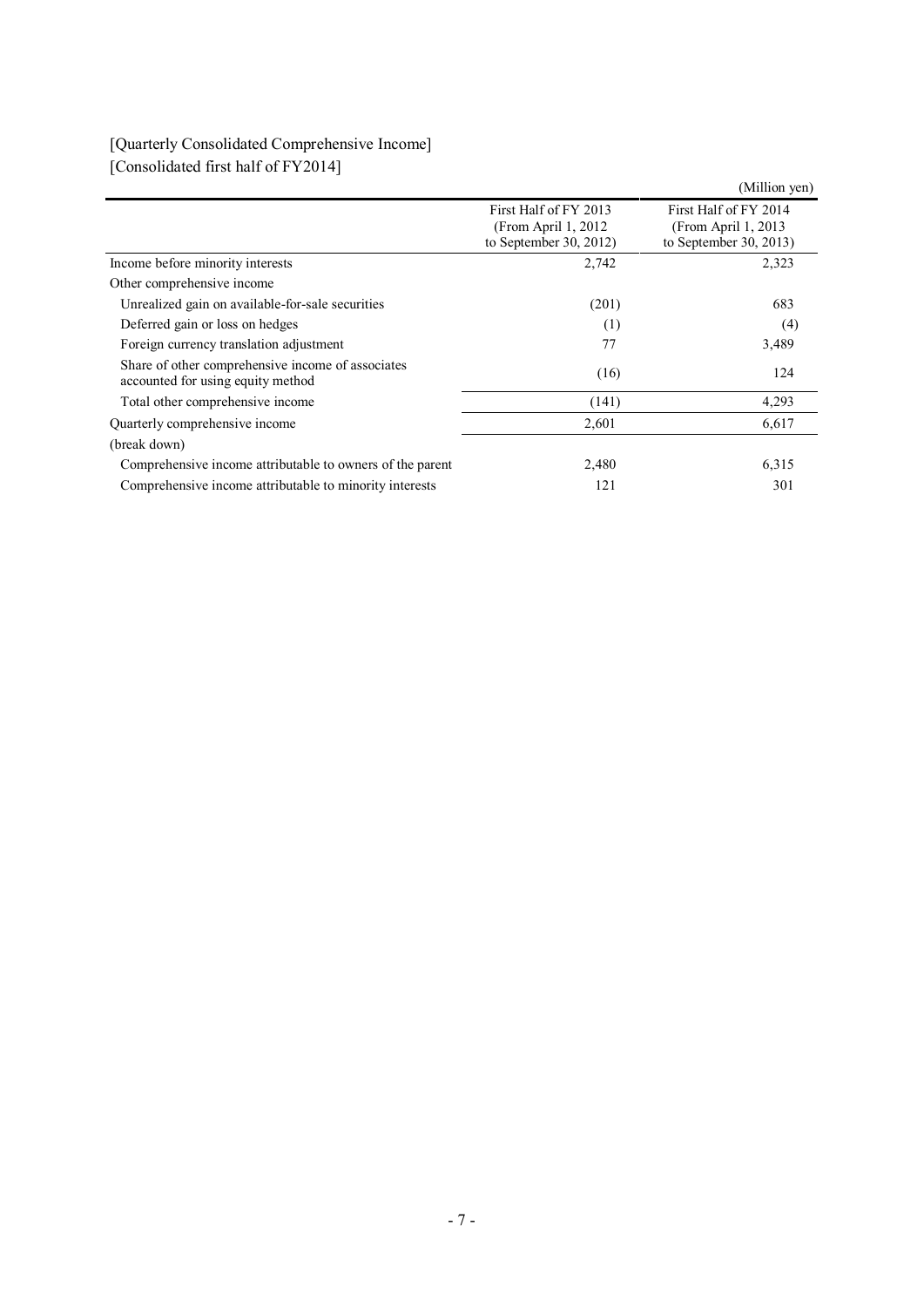### (3) Consolidated Statements of Cash Flows

|                                                                                                        |                                                                         | (Million yen)                                                          |
|--------------------------------------------------------------------------------------------------------|-------------------------------------------------------------------------|------------------------------------------------------------------------|
|                                                                                                        | First Half of FY 2013<br>(From April 1, 2012)<br>to September 30, 2012) | First Half of FY 2014<br>(From April 1, 2013<br>to September 30, 2013) |
| Net cash provided by (used in) operating activities                                                    |                                                                         |                                                                        |
| Income before income taxes                                                                             | 3,942                                                                   | 3,252                                                                  |
| Depreciation and amortization                                                                          | 2,223                                                                   | 2,242                                                                  |
| Increase (decrease) in allowance for doubtful accounts                                                 | 111                                                                     | $\theta$                                                               |
| Interest and dividends income                                                                          | (211)                                                                   | (197)                                                                  |
| Interest expenses                                                                                      | 227                                                                     | 218                                                                    |
| Loss (gain) on sales and retirement of property, plant and<br>equipment                                | 5                                                                       | 9                                                                      |
| Decrease (increase) in notes and accounts receivable-trade                                             | (3, 541)                                                                | (1,697)                                                                |
| Decrease (increase) in inventories                                                                     | (953)                                                                   | (2,665)                                                                |
| Increase (decrease) in notes and accounts payable-trade                                                | 1,159                                                                   | 1,440                                                                  |
| Loss (gain) on step acquisitions                                                                       | (99)                                                                    |                                                                        |
| Other                                                                                                  | (559)                                                                   | 130                                                                    |
| Subtotal                                                                                               | 2,304                                                                   | 2,733                                                                  |
| Interest and dividends income received                                                                 | 281                                                                     | 321                                                                    |
| Interest income payment                                                                                | (235)                                                                   | (207)                                                                  |
| Income taxes (paid) refund                                                                             | (1,232)                                                                 | (1,311)                                                                |
| Net cash provided by (used in) operating activities                                                    | 1,117                                                                   | 1,535                                                                  |
| Net cash provided by (used in) investing activities                                                    |                                                                         |                                                                        |
| Purchase of property, plant and equipment                                                              | (2,100)                                                                 | (3,517)                                                                |
| Proceeds from sales of property, plant and equipment                                                   | $\overline{4}$                                                          | $\overline{0}$                                                         |
| Purchase of investment securities                                                                      | (11)                                                                    | (11)                                                                   |
| Collection of loans receivable                                                                         | $\theta$                                                                | 9                                                                      |
| Payments for increase in capital of subsidiaries                                                       | (235)                                                                   | (98)                                                                   |
| Purchase of investments in capital of subsidiaries                                                     | (158)                                                                   |                                                                        |
| Purchase of investments in subsidiaries                                                                |                                                                         | (15)                                                                   |
| Proceeds from purchase of investments in subsidiaries<br>resulting in change in scope of consolidation | 6                                                                       |                                                                        |
| Other                                                                                                  | (44)                                                                    | (373)                                                                  |
| Net cash provided by (used in) investing activities                                                    | (2, 538)                                                                | (4,006)                                                                |
| Net cash provided by (used in) financing activities                                                    |                                                                         |                                                                        |
| Net increase (decrease) in short-term loans payable                                                    | 2,224                                                                   | 3,028                                                                  |
| Proceeds from long-term loans payable                                                                  | 1,668                                                                   | 2,200                                                                  |
| Repayment of long-term loans payable                                                                   | (2, 384)                                                                | (2, 531)                                                               |
| Redemption of bonds                                                                                    | (230)                                                                   | (110)                                                                  |
| Cash dividends paid                                                                                    | (396)                                                                   | (396)                                                                  |
| Cash dividends paid to minority shareholders                                                           | (98)                                                                    | (119)                                                                  |
| Other                                                                                                  | (22)                                                                    | (13)                                                                   |
| Net cash provided by (used in) financing activities                                                    | 759                                                                     | 2,057                                                                  |
| Effect of exchange rate change on cash and cash equivalents                                            | 27                                                                      | 717                                                                    |
| Net increase (decrease) in cash and cash equivalents                                                   | (633)                                                                   | 304                                                                    |
| Cash and cash equivalents at beginning of period                                                       | 11,205                                                                  | 13,336                                                                 |
| Cash and cash equivalents at end of period                                                             | 10,571                                                                  | 13,640                                                                 |
|                                                                                                        |                                                                         |                                                                        |